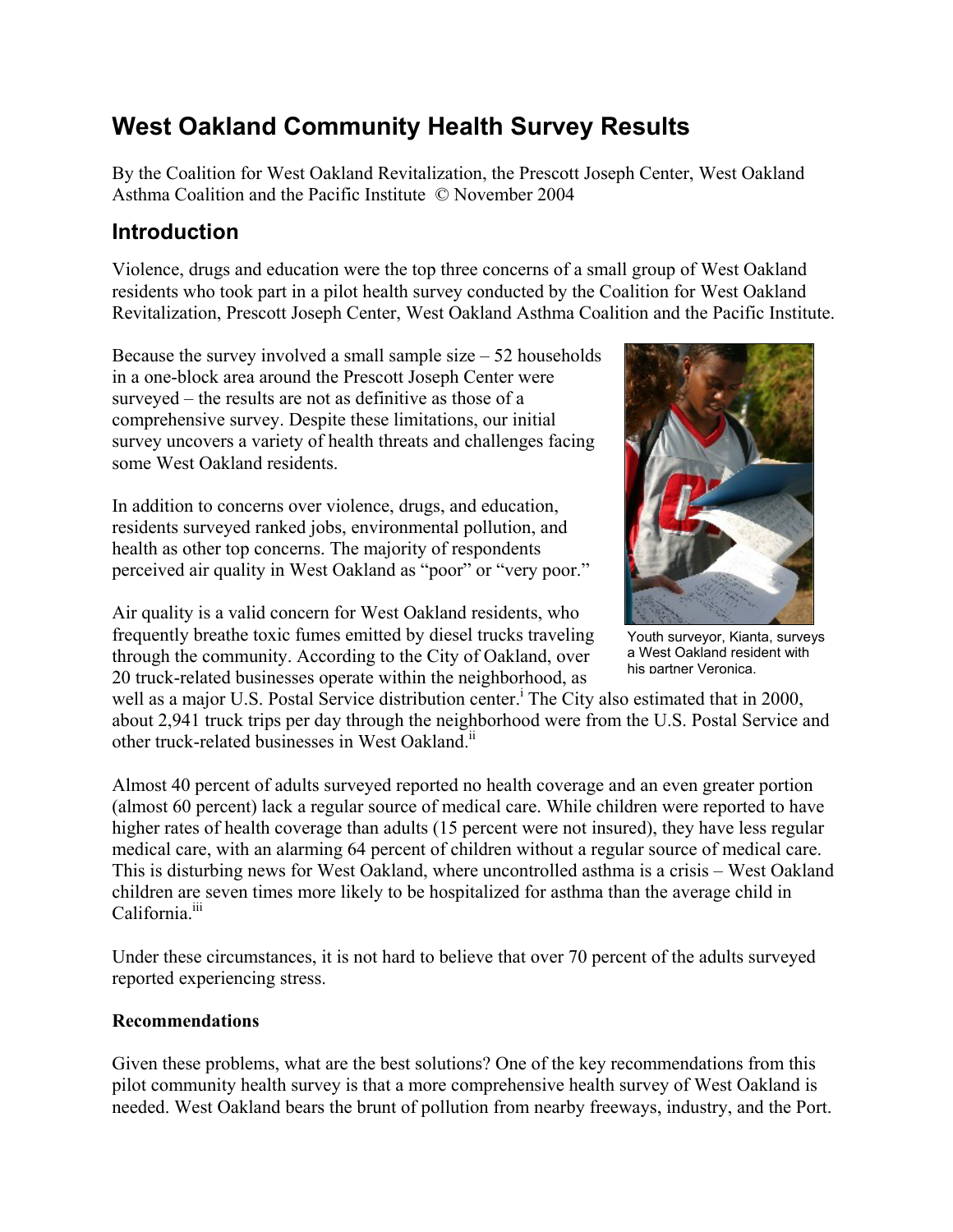As a result, residents are already battling health problems such as asthma and respiratory illnesses. While community members know that their health is being compromised, a large survey of community health has never been completed to confirm what residents are experiencing on a daily basis. A more comprehensive health survey will allow residents, researchers, and government officials to better understand the links between environment and health in West Oakland.

Although a final set of recommendations will be created by community residents, based on this limited, pilot health survey we recommend:

- That a comprehensive, community-driven health survey of West Oakland be undertaken, as it is critical to understanding the true condition of the area and ensuring a healthy community;
- That the lack of insurance coverage among children and adults be remedied with better community health services;
- That West Oakland's poor air quality be addressed more quickly.

### **Why a Community Health Survey?**

A long-standing community goal, which arose during the planning of the first West Oakland Clean Air Festival in 2001, is to have a comprehensive assessment of community health. CWOR and the Pacific Institute partnered in 2004 to develop a pilot health survey and implement it in a small area. The purpose of the survey was to identify children's health issues and begin to quantify the prevalence of asthma and other environmental health indicators in West Oakland. Over a series of bi-monthly meetings beginning in January 2004, a team of community leaders, health agencies, and health organizations developed a health survey to gain a sense of the state of health in the West Oakland community. On the last Wednesday (28th), Thursday (29th), and Saturday (31st) in July 2004, seven pairs of youth-adult partners knocked on doors in the blocks surrounding the Prescott Joseph Center  $(12<sup>th</sup> St., Peralta St., 9<sup>th</sup> St., and Chester St.)$  to conduct the health survey. We surveyed the primary caretaker of the household and from a total of approximately 90 residences, 52 households were surveyed.

# **Key Results**

- Who We Talked To Survey Participants Stress
- 
- 
- Community Concerns Adults' Health Coverage and Medical Care
- Perceptions of Air Quality Children's Health Coverage and Medical Care

### *Who We Talked To – Survey Participants*

#### **Race/Ethnicity of Survey Participants**



- 45% of the people we talked to were African American, 35% were Latino, and 12% were Caucasian.
- $\bullet$  19% were 18-29 years old, 25% were in their 30s, 31% were in their 40s, and 25% were 50 or older.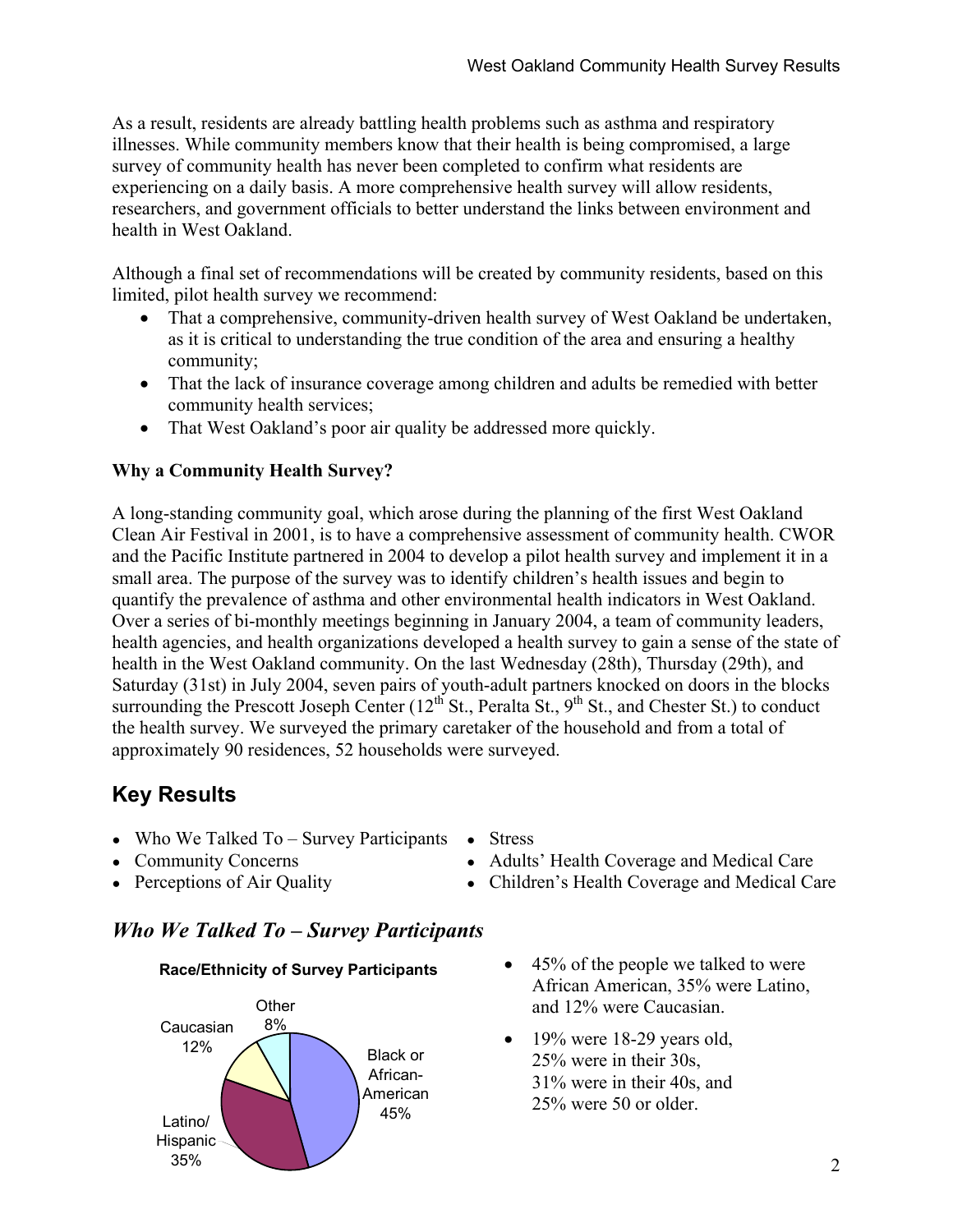

### *Community Concerns*

- Residents who were surveyed ranked (1) Violence, (2) Drugs, and (3) Education as the top three concerns in the community.
- Residents were also concerned about (4) Jobs, (5) Environmental Pollution, (6) Health, and (7) Housing.

### *Perceptions of Air Quality in West Oakland*



### *Many Respondents Experience Stress*



- The majority of people surveyed thought air quality in W. Oakland was "poor" or "very poor." 36% thought air quality was "good."
- No one surveyed thought that air quality in West Oakland was "very good."
- Although only 23% of residents ranked "Environmental Pollution" as a top concern, diesel pollution has been identified as a serious concern by the W. Oakland Environmental Indicators Project.<sup>iv</sup>
- The majority of respondents reported experiencing stress.
- Of those who experienced stress, 39% said their ability to handle problems was "Excellent" or "Very Good," 50% said their ability was "Good" or "Fair," and 11% said it was "Poor."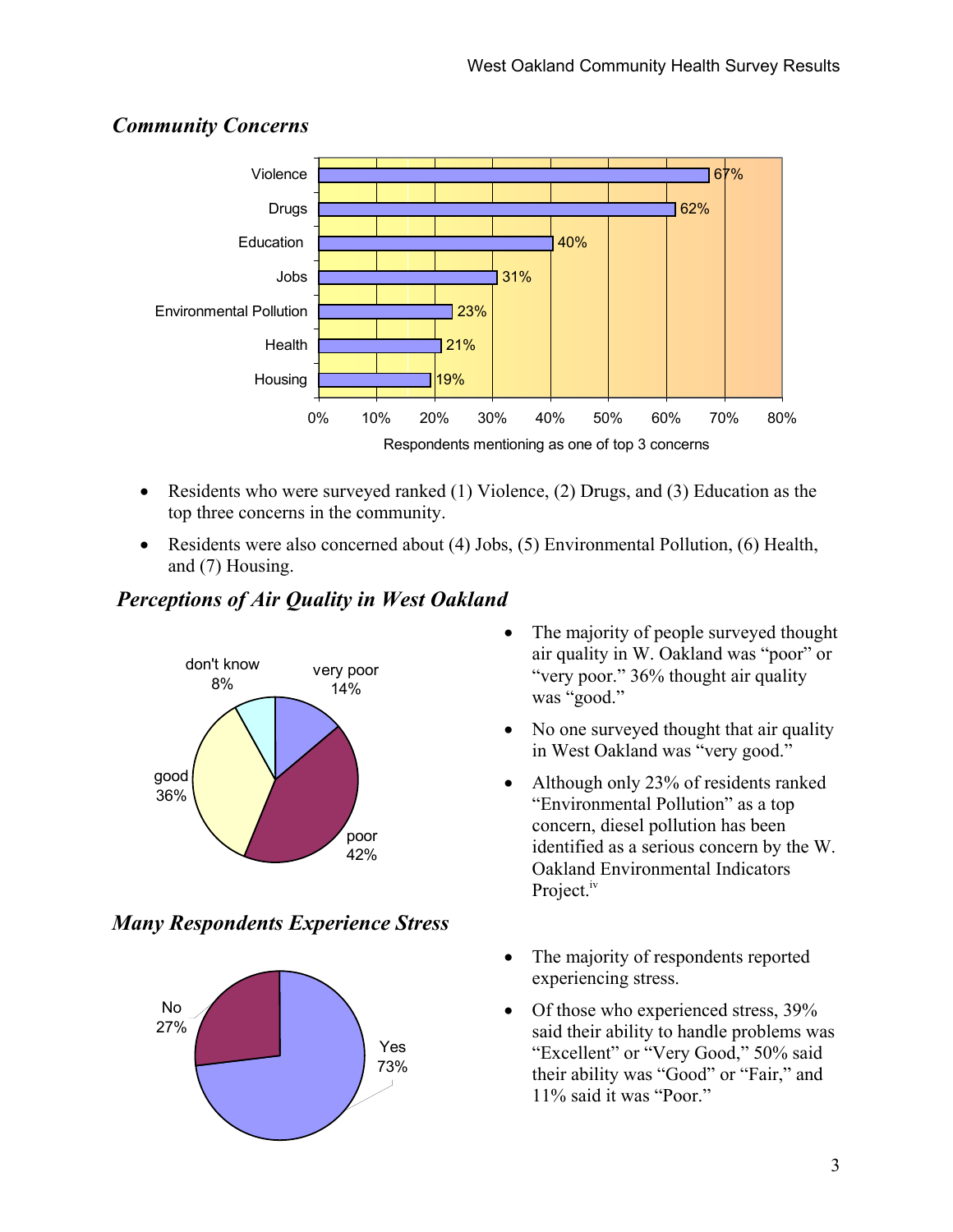

### *Adult Health Coverage and Medical Care*

- A large portion (39%) of adults were reported to have no health coverage, 29% were covered by their employer, and 11% were covered by Medi-Cal.
- The majority of adults also did not have a regular place to go for medical care.

### *Children's Health Coverage and Medical Care*



- Most of the children were reported to have health coverage from Medi-Cal (38%) or from a caretaker's employer (36%). However, 15% were reported to have no health coverage.
- The majority of children (64%) did not have a regular place to go for medical care.
- This is disturbing news for West Oakland, where uncontrolled asthma is a crisis West Oakland children are seven times more likely to be hospitalized for asthma than the average child in California.<sup>v</sup>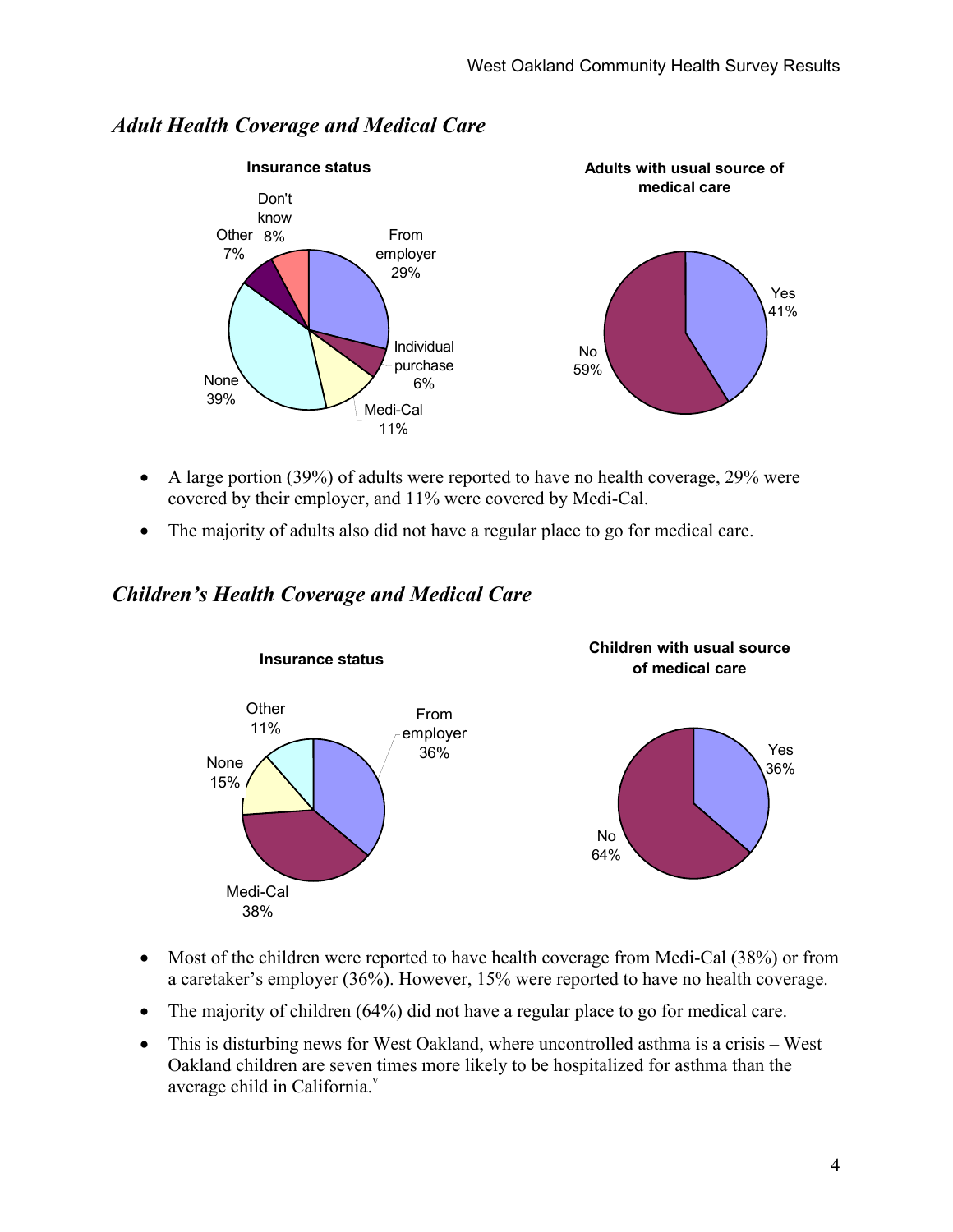# **Additional Results**

Due to lack of space, the remaining results of this survey are presented in tabular format.

Number of households: 52

82% of respondents were born elsewhere and moved to West Oakland. Of these, their change in health since moving was:

| Change In health | Percent % |
|------------------|-----------|
| <b>Better</b>    | 18        |
| Worse            | 28        |
| No change        | 54        |

Information was gathered on 66 children: 8% aged 1 year or less, 27% aged 1-5, and 65% aged 6-16. Of the children over age 5, 56% had lived in West Oakland more than 5 years.

The reported health of these children was:

| Reported Health of Children | Percent |
|-----------------------------|---------|
| Very Good                   | 23      |
| Good                        | 65      |
| Poor                        | 8       |
| Very Poor                   | 5       |

Information was gathered on 114 adults. 56% of these had lived in West Oakland 5 years or longer.

The reported health of these adults was (1=very good, 4=very poor):

| Reported Health of Adults | Percent |
|---------------------------|---------|
| Very Good                 | 22      |
| Good                      | 61      |
| Poor or Very Poor         | 18      |

Diagnosed ailments included:

|                                      | Percent of<br>children | Percent<br>of adults |
|--------------------------------------|------------------------|----------------------|
| Asthma                               |                        |                      |
| Allergies/hayfever                   | 12                     | 16                   |
| Emphysema                            |                        | ი                    |
| Cancer                               |                        | 3                    |
| Diabetes                             |                        | 3                    |
| High blood pressure                  |                        | 12                   |
| Heart disease/heart attacks & Stroke |                        | 3                    |
| Miscarriage                          |                        |                      |

Frequency of asthma symptoms among *children* was:

| Frequency of asthma symptoms | Percent |
|------------------------------|---------|
| among children               | $\%$    |
| None                         | 62      |
| Up to twice per month        | q       |

| More than twice/month but not weekly |  |
|--------------------------------------|--|
| Every week but not daily             |  |
| Every day or nearly so               |  |

Frequency of asthma symptoms among *adults* was:

| Frequency of asthma symptoms          | Percent |
|---------------------------------------|---------|
| among adults                          | %       |
| None                                  | 64      |
| Up to twice per month                 |         |
| More than twice a month but not daily | 5       |
| Every day or nearly so                | г,      |

24% of children were reported to have been tested for lead, but none reported knowing of any elevated levels.

42% of households had one or more smokers, and 55% of these had one or more indoor smokers.

36% of the children reported a usual source of medical care. These were:

Bayside Children's Hospital Oakland North Oakland Clinic on 57th & Market Clinica de la Raza (Fruitvale) Eastmont Mall Clinic (East Oakland) Alta Bates (Berkeley) Kaiser Permanente (Oakland) San Lucas Hospital San Pablo Clinic Summit Hospital (Oakland) West Oakland Health Center

41% of the *adults* reported a usual source of medical care. These were:

Clinica de la Raza (Fruitvale) Eastmont Mall Clinic (East Oakland) Family physician General practioner, OBGYN Highland Hospital (Oakland) Kaiser Permanente (Oakland) Los Portales Clinic (Mission District, SF) Over 60 Clinic (Berkeley) Public Health Clinic (27<sup>th</sup> St. & Broadway, Oakland) San Pablo Clinic San Antonio Clinic (International Blvd., Oakland) Summit Hospital (Oakland) Travis Hospital (Travis) Veteran's Health Clinic (Oakland Army Base) Veteran's Facility (San Francisco) West Oakland Health Center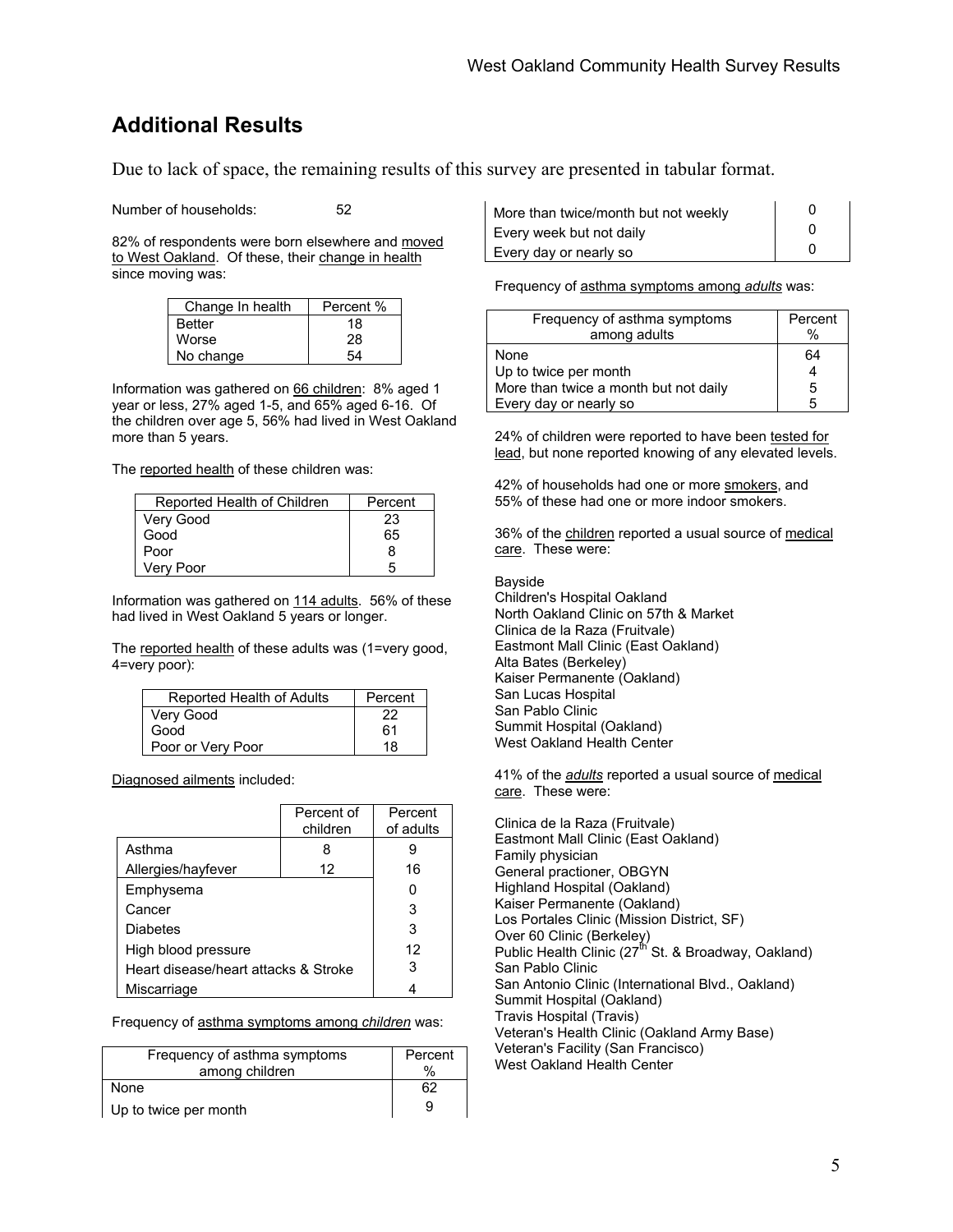The adult respondents had the following demographic information:

| Level of School Completed                  | Percent |
|--------------------------------------------|---------|
| Less than high school                      | 21      |
| High school diploma/GED                    | 27      |
| Associate/technical degree/some<br>college | 25      |
| Bachelors degree                           | 15      |
| Graduate degree                            | 12      |

# **Resources for Residents:**

If families need assistance with filling out applications for program assistance, they can call a Public Health Community Health Worker assigned to the district area. In West Oakland/District 5 the Community Health Outreach Worker (CHOW) is Thornwell Watson (510) 595-6316 or 206-9441.

#### FOOD & NUTRITION

- WIC (Women Infant & Children's Program for low income pregnant and/or with children under 5 years of age). Provides supplemental food including milk, cheese and other products. 1-888-942-9675
- Alameda County Community Food Bank-Will provide assistance with emergency food needs, WIC sign up and school lunch program information for children. 1-800- 870-3663
- Food Stamp Program, Families and individuals can sign up either at the Alameda County Social Services Agency located in North Oakland-45<sup>th</sup> and Broadway. Families and individuals can also sign up for cash assistance including General Assistance, Cal-Works and Refugee/Immigrant programs at county SSA offices as well.
- West Oakland Mandela Farmers Market, Mandela Parkway at  $7<sup>th</sup>$  Street (near West) Oakland BART Station), Saturdays, 10-4 pm.

| Total Household Income | Percent |
|------------------------|---------|
| 0-14,999               | 12      |
| 15,000-19,999          | 13      |
| 20,000-29,999          | 10      |
| 30,000-49,999          | 25      |
| 50,000-74,999          | 10      |
| 75,000-100,000         | 6       |
| More than 100,000      | 6       |



Community resident, Margaret Gordon, acted as a team leader for the surveyors

#### PARENTING SKILLS/RESOURCES

- Alameda County Healthcare Services Agency/Behavioral Healthcare, (ACCESS referral and appointment) 1-800-491-9099
- Parents Helping Parents,  $(510)$  276-9479
- IMMIGRANT CITIZENSHIP SERVICES
- Spanish Speaking Unity Council, (Oakland), (510) 535-6900

#### EMPLOYMENT & TRAINING SERVICES

- Oakland Private Industry Council/WIB, (510) 891-9393
- Youth Employment Partnership, (510) 533- 3447

#### LEGAL SERVICES

- Law Center for Families (Oakland), (510) 451-9261
- Centro Legal de la Raza (Oakland), (510) 437- 1554
- Alameda County Bar Association (Oakland), (510) 893-1031
- Money Management International/Consumer Credit Counseling Services of the East Bay (Oakland), (510) 729-6966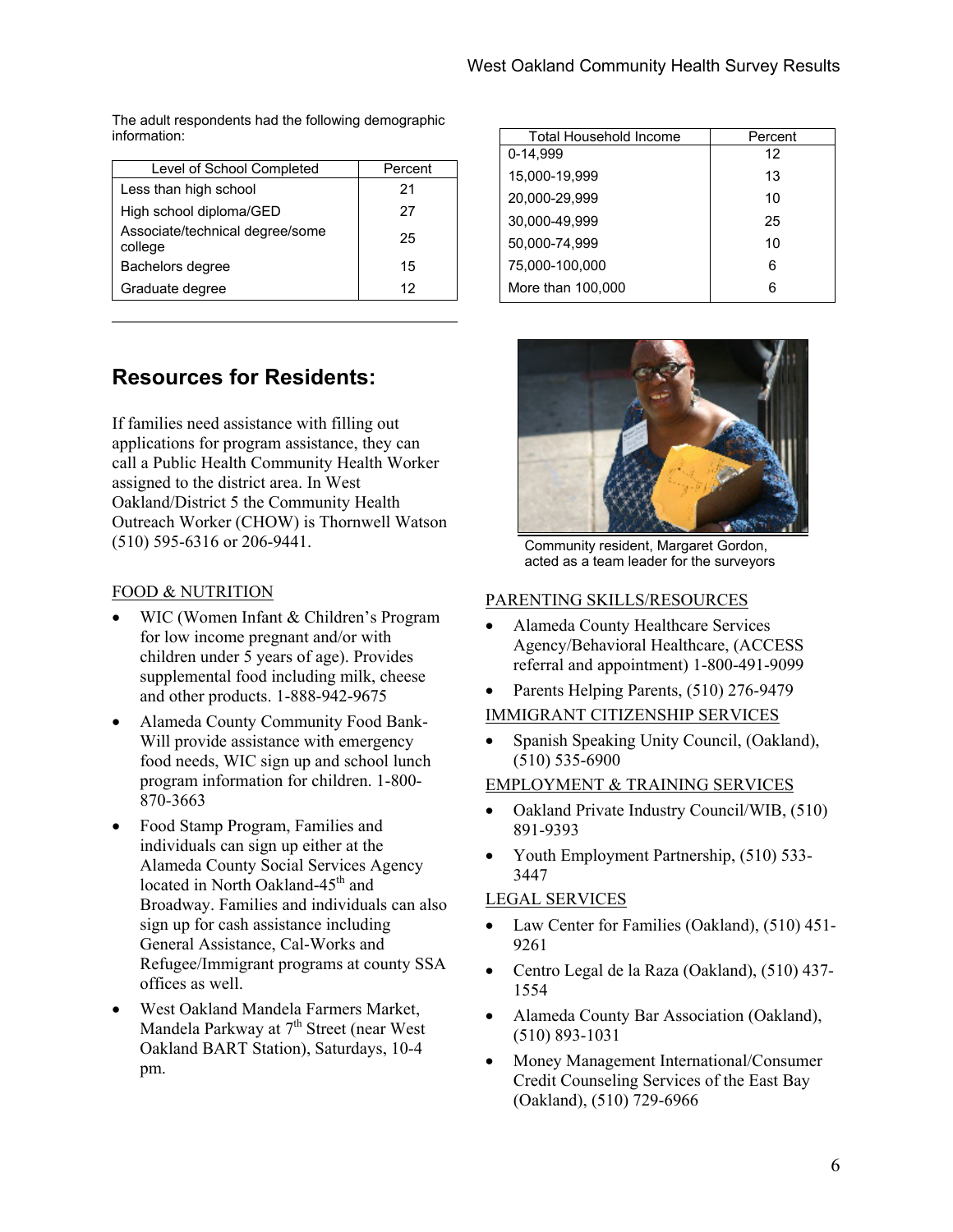#### HEALTH SERVICES

- Medi-Cal, (800) 880-5305 for information and service location.
- Healthy Families Program, (888) 747-1222 for information and service location
- Child Health & Disability Prevention Program, (888) 604-4636 for information and service location
- Kaiser California Kids Program, (818) 755- 9700
- CLINICS: West Oakland residents, West Oakland Health Center, 700 Adeline Street

Families and individuals needing health insurance/Med-Cal can also sign up in any Alameda County Social Services Office near them: West Oakland, at the North Oakland Social Services Agency Office.

#### CHILD CARE SERVICES

• Bananas (Oakland, Berkeley, Albany, Emeryville), (510) 658-0381

#### DOMESTIC VIOLENCE SERVICES

- Family Violence Law Center, (510) 540-5354
- A Safe Place (Oakland), (510) 536-7233

### **Acknowledgements:**

#### **Youth surveyors & Adult survey volunteers:**

Lisa Cardinas, Marilou Duran, Carrie Wong, Joanna Walker, Kianta Adams, Jamika Wallace, Alisha Chambers.

Tiffany Irving, Pamela Evans, Suzette Tay Lee, Veronica O'Neill, Margaret Gordon, Fred Merritt, Zuri Maunder, Monsa Nitoto, Fanta Kamakate, Emily Lee.

#### **Health survey reviewers:**

Paul Cummings, Alameda County Public Health Dept.; Charles DiSogra, former Director of the California Health Interview Survey; Paul English, Chief, Epidemiologic Investigations Unit, Environmental Health Investigations Branch, CA Dept. of Health Services; Anne Kelsey Lamb, Director, Regional Asthma Management and Prevention Initiative; Sandra Witt, Director, Community Assessment, Planning and Education (CAPE) Unit, Alameda County Public Health Dept.

#### **Spanish Translation of materials:**

Rafael Cortez; Tivo Rojas-Cheatham, Community Health Educator, CA Dept. of Health Services.

#### **Health survey trainers:**

Ahna Ballonoff, Youth in Focus; Margaret Gordon, West Oakland Environmental Indicators Project; Monsa Nitoto, CWOR; Tiffany Irving, CWOR; Valerie Allums, West Oakland Asthma Center; Suzette Tay Lee; Veronica O'Neill; Nobuko Mizoguchi, Alameda County Public Health Dept., Community Assessment, Planning and Education (CAPE) Unit**;** Emily Lee, Pacific Institute

We would like to thank the San Francisco Foundation for its generous support of this health survey through its grant to the Coalition for West Oakland Revitalization. The health survey is also supported by funders of Pacific Institute's Community Strategies for Sustainability and Justice Program: the California Wellness Foundation, the East Bay Community Foundation, the Firedoll Foundation, the Gerbode Foundation, the Haas Jr. Fund, the San Francisco Foundation, and the Vanguard Foundation.

We would also like to thank the health agencies and youth organizations that donated in-kind time to attend meetings, review the health survey, conduct trainings, and analyze the results: